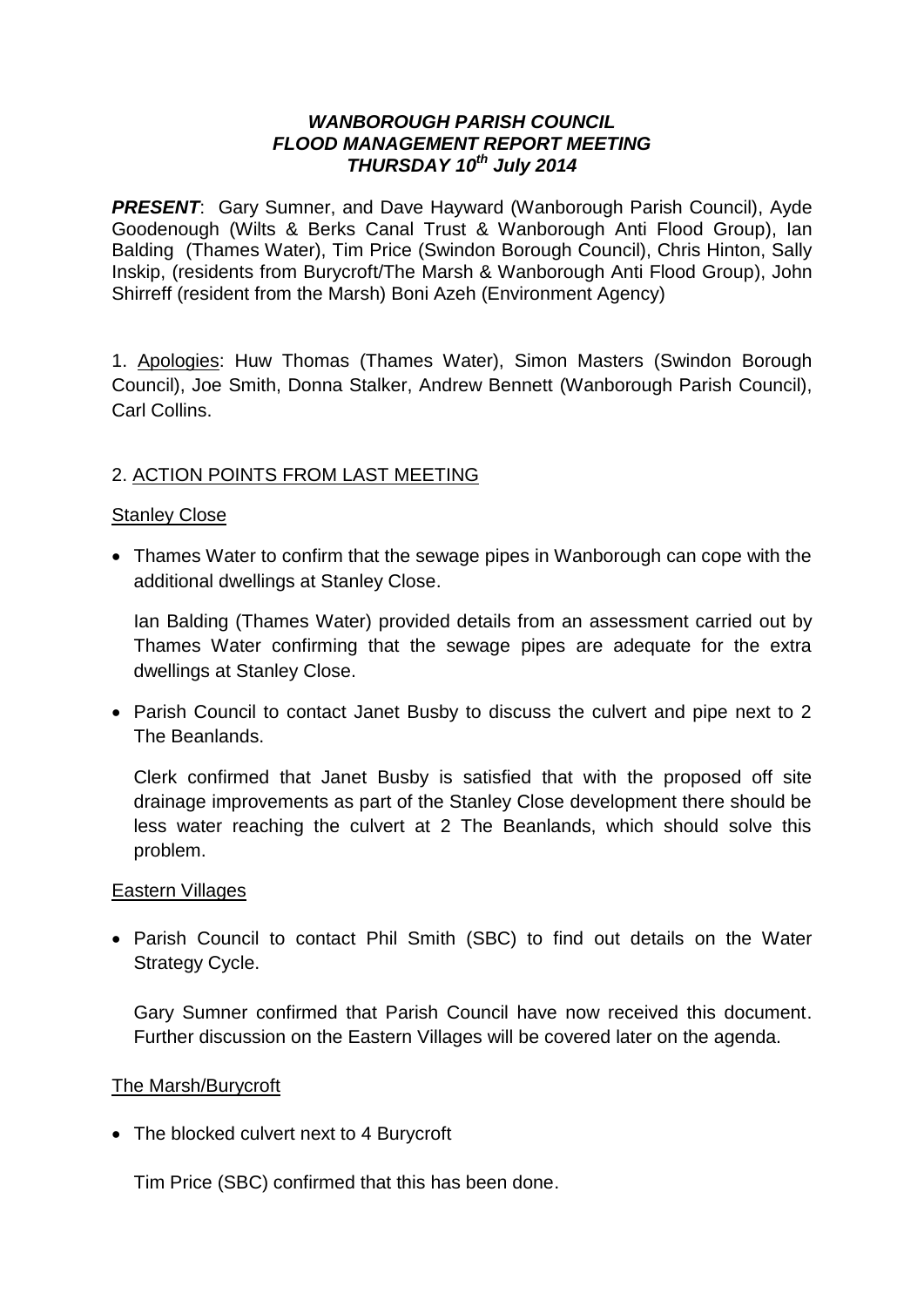## Horpit/Burycroft Junction

Gary Sumner confirmed that at the meeting with Sarah Stebbing from the Woodland Trust she confirmed that the Woodland Trust had already set their budget for the coming year and were unable to add to clearance of the ditches. Gary Sumner confirmed that he will arrange to meet with her again to ensure something is allocated in the 2016 budget.

*ACTION – Gary Sumner to meet with Sarah Stebbing (Woodland Trust) to discuss clearance of the ditches*. *Dave Hayward agreed to open contact with Sarah Stebbing.*

## Wanborough Road

• Simon Masters (SBC) to keep Parish Council up to date with the progress of the flood mitigation works.

Tim Price confirmed that the bid to the Environment Agency has been delayed until 23<sup>rd</sup> July; if successful it is hoped the work will be carried out in the summer of 2015. Gary Sumner confirmed that the resurfacing work planned for Wanborough Road can't wait for a further year. Tim Price confirmed that they will carry out patching on the worse areas of Wanborough Road as an interim measure.

*ACTION Clerk to contact SBC requesting that the resurfacing work for Wanborough Road be carried out, stating reasons why it can't be delayed for a further year*.

## Chapel Lane

• SBC to confirm who is responsible for the ditch and culvert.

Tim Price (SBC) confirmed that it is not on their system therefore not their responsibility. Dave Hayward confirmed that the water flows down the road into the drain at the bottom of Chapel Lane, which has now been repaired so the fact that the water misses the ditch/culvert isn't a huge problem now that the drain is working. It was agreed that as the ditch and culvert are there it would be good idea to ensure it works properly.

*ACTION Clerk to carry out a Land Registry search to find out ownership* 

## 3. The Marsh & Burycroft – Feedback from on site meetings

Gary Sumner confirmed that Parish Council and SBC met with Mr Yendell on site, and all his ditches seem to be flowing ok. Sally Inskip confirmed that the problem now seems to be with the ditches owned by Mr Pethick. She stated that Simon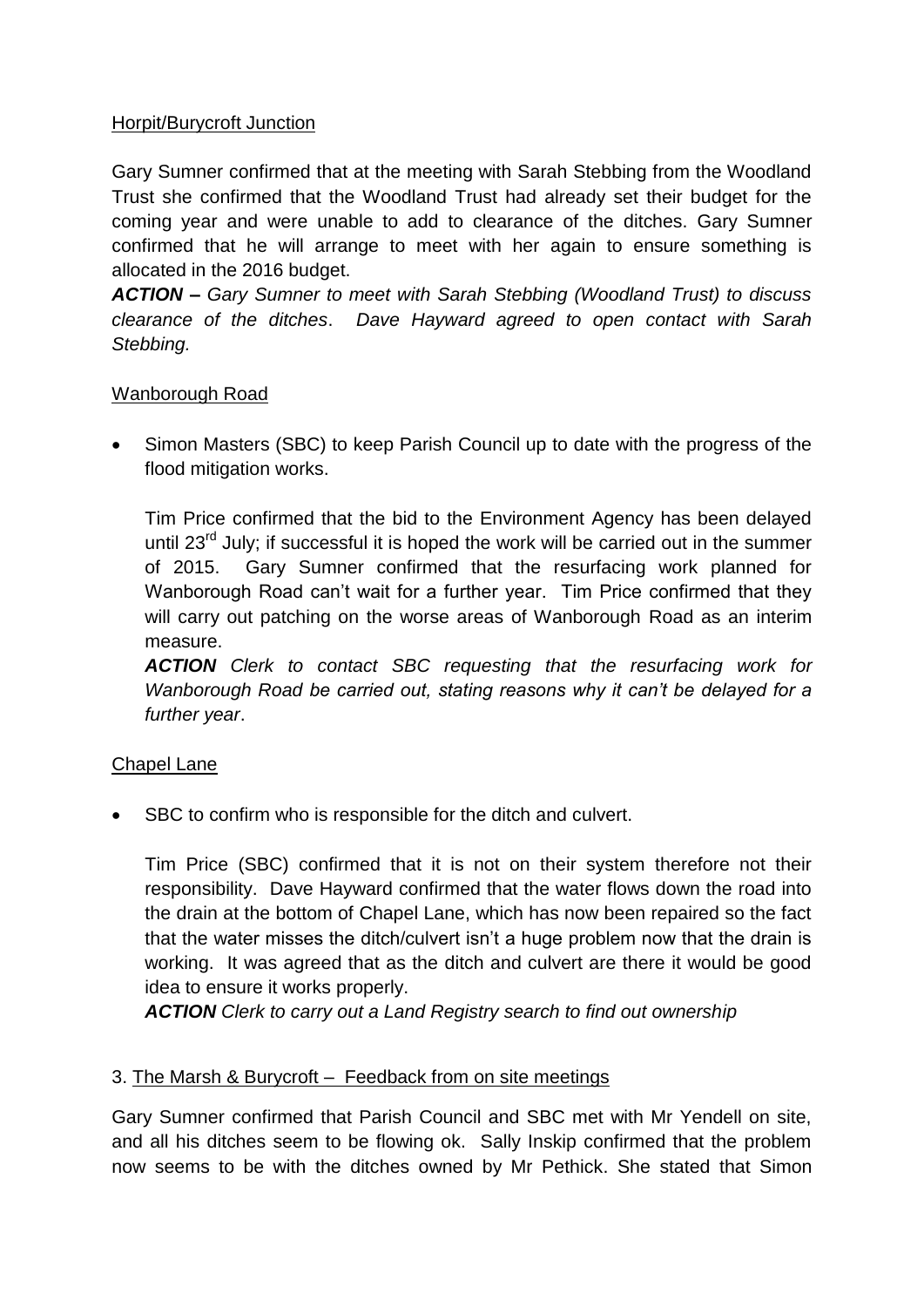Masters (SBC) has confirmed to her that if the ditches owned by Mr Pethick are cleared out they will then be able to put in a larger culvert which will hopefully solve some of the flood problems.

Parish Council have also sent letters to Mr Huzzey requesting an onsite meeting to discuss his ditches, however Parish Council have not received a reply; SBC agreed to follow this up.

*ACTION Clerk to send a letter to Mr Pethick to arrange an onsite meeting with him*

*ACTION Clerk to forward copies of letter to Mr Huzzey to Tim Price (SBC) to that he can follow this up.*

Sally Inskip asked if anything further had been heard on the Ducksbridge planning application. Gary Sumner confirmed that it had not received anything further on this application.

# 4. Update – Onsite meeting for the Lyden Brook from Moorleaze Farm to the crossing to the Liden Lagoon.

Discussion took place about the maintenance of the Lyden Brook. Boni Azeh (Environment Agency) confirmed that there is no planned maintenance for 2013/14, and the programme of maintenance for 2014/15 is currently being considered. Gary Sumner asked whether the Lyden Brook had been put forward for consideration for 2014/15. Boni Azeh confirmed that watercourse maintenance is prioritised by level of risk; the Lyden Brook has a low level of risk. Gary Sumner confirmed that the residents of Moorleaze Farm had to pump water away from their house again this year to prevent them from flooding. Tim Price (SBC) confirmed that it is also the landowner's responsibility to clear watercourses that run through their land; they will need to apply for a licence from the Environment Agency.

*ACTION Boni Azeh (Environment Agency) to confirm what level of risk the Lyden Brook is categorised under, and therefore how often will it be maintained by the Environment Agency and how it fits within their 10 year programme. Boni Azeh also to confirm the owner's riparian responsibility for the Lyden Brook*.

Gary Sumner referred to a newspaper article in which it states that the Dorcan Brook has recently received 300k to improve flood defences for Covingham. Tim Price (SBC) confirmed that SBC have recently received money to improve flooding issues, but this is for the whole Borough, therefore the money will be used across a number of small schemes for the whole of Swindon not just at Covingham.

## 5. Warneage Wood footbridge

Gary Sumner confirmed that a resident had recently received a letter in relation to the replacement of a footbridge; the proposed date to do this would be when the area is quite wet.